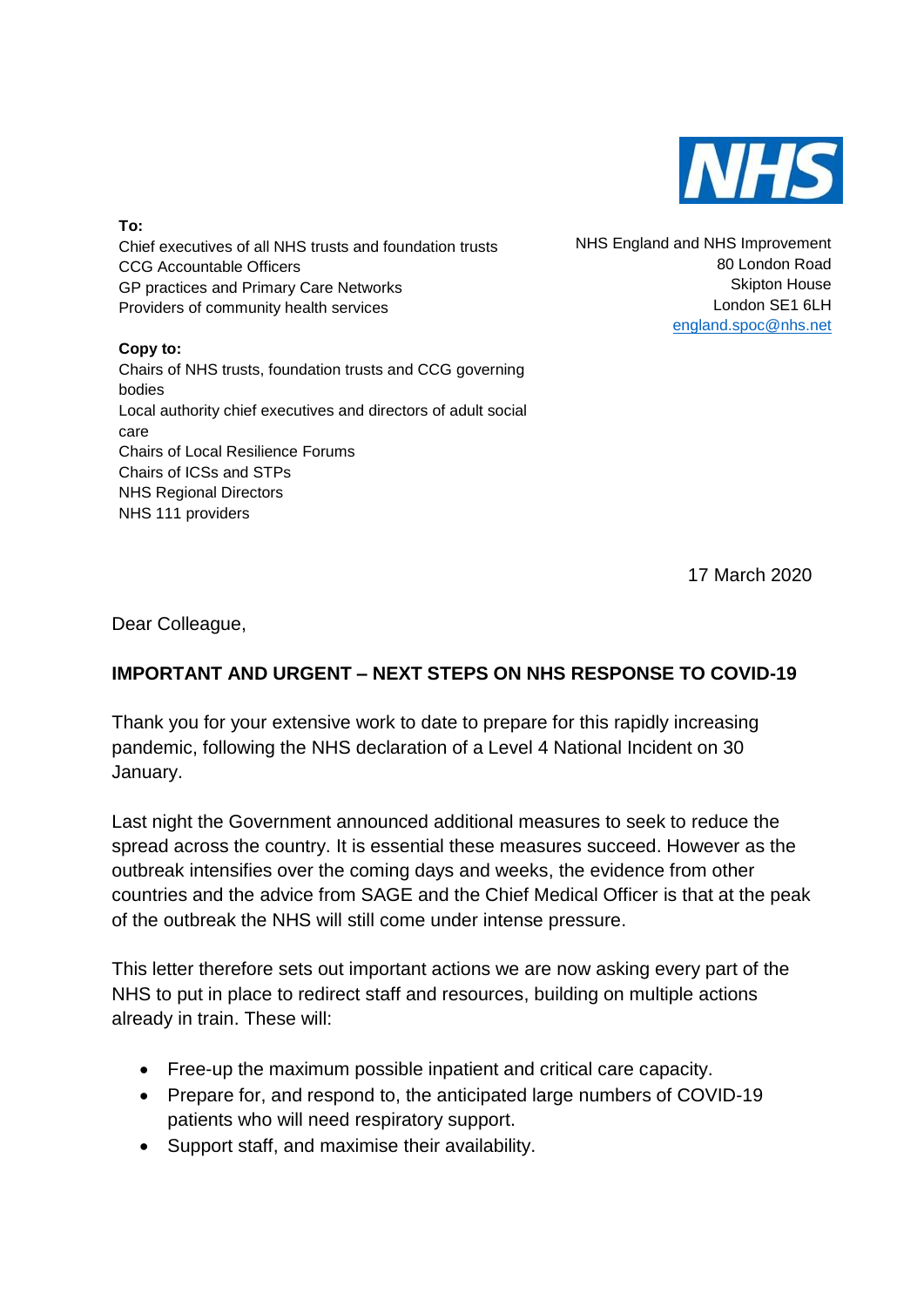- Play our part in the wider population measures newly announced by Government.
- Stress-test operational readiness.
- Remove routine burdens, so as to facilitate the above.

Please therefore now enact the following measures:

## **1. Free-up the maximum possible inpatient and critical care capacity**

The operational aim is to expand critical care capacity to the maximum; free up 30,000 (or more) of the English NHS's 100,000 general and acute beds from the actions identified in a) and b) below; and supplement them with all available additional capacity as per c) below. To that end, trusts are asked now to:

- a) Assume that you will need to postpone all non-urgent elective operations from 15<sup>th</sup> April at the latest, for a period of at least three months. However you also have full local discretion to wind down elective activity over the next 30 days as you see best, so as to free up staff for refresher training, beds for COVID patients, and theatres/recovery facilities for adaptation work. Emergency admissions, cancer treatment and other clinically urgent care should continue unaffected. In the interim, providers should continue to use all available capacity for elective operations including the independent sector, before COVID constraints curtail such work. This could free up 12,000-15,000 hospital beds across England.
- b) Urgently discharge all hospital inpatients who are medically fit to leave. Community health providers must take immediate full responsibility for urgent discharge of all eligible patients identified by acute providers on a discharge list. For those needing social care, emergency legislation before Parliament this week will ensure that eligibility assessments do not delay discharge. New government funding for these discharge packages and to support the supply and resilience of out-of-hospital care more broadly is being made available. (See section 6f of this letter). Trusts and CCGs will need to work with local authority partners to ensure that additional capacity is appropriately commissioned. This could potentially free up to 15,000 acute beds currently occupied by patients awaiting discharge or with lengths of stay over 21 days.
- c) Nationally we are now in the process of block-buying capacity in independent hospitals. This should be completed within a fortnight. Their staff and facilities will then be flexibly available to you for urgent surgery, as well as for repurposing their beds, operating theatres and recovery facilities to provide respiratory support for COVID-19 patients. As soon as we have the detailed capacity map of what will be available in each part of the country we will share that with you via Regional Directors. NHS trusts and foundation trusts should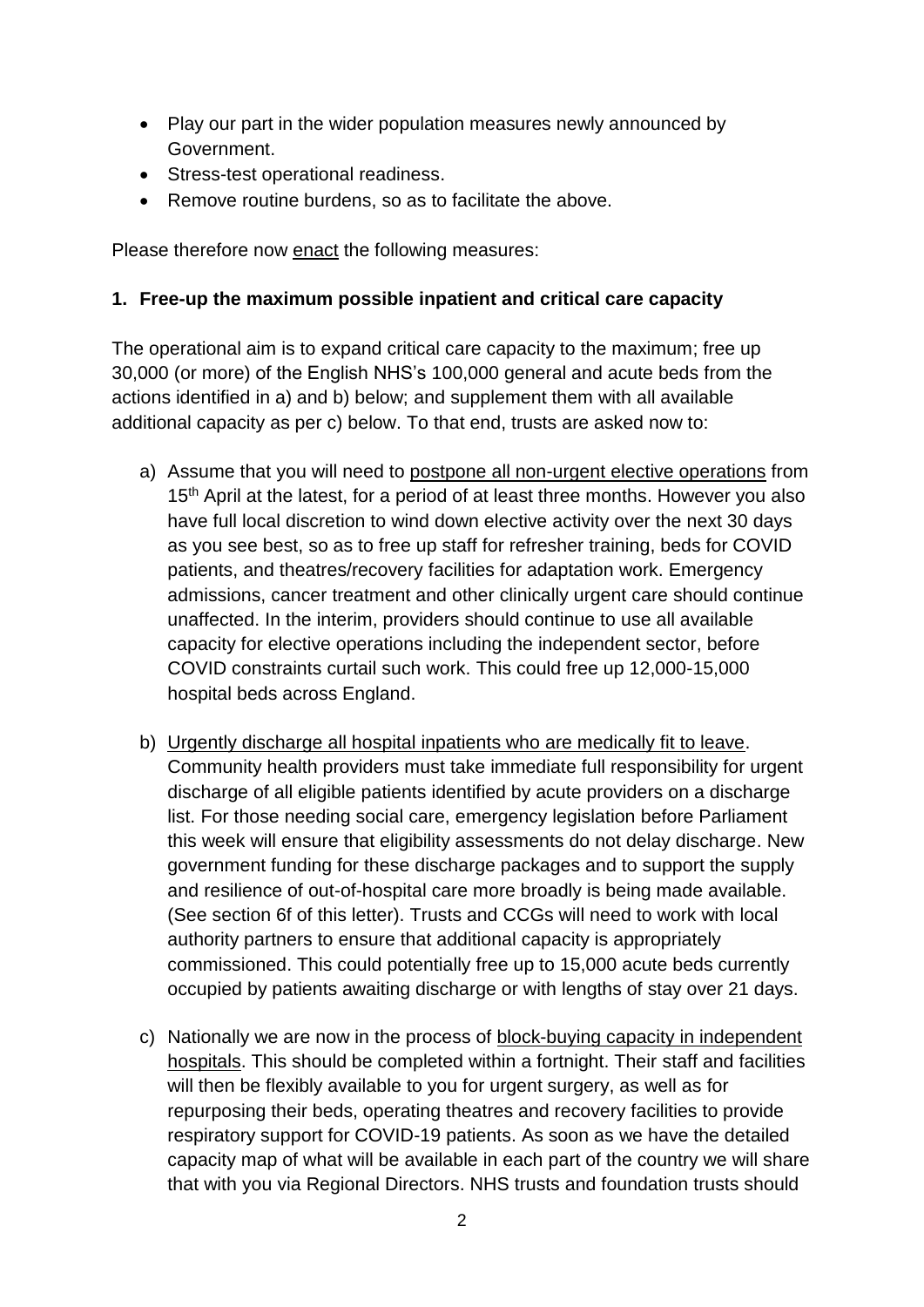free up their own private pay beds where they exist. In addition, community health providers and social care providers are asked to free up community hospital and intermediate care beds that could be used flexibly within the next fortnight. These measures together could free up to 10,000 beds.

## **2. Prepare for, and respond to, large numbers of inpatients requiring respiratory support**

Emerging international and UK data on COVID-19 patients suggests that a significant proportion who are hospitalised require respiratory support, particularly mechanical ventilation and to a lesser extent non-invasive ventilation.

- a) Work is well in hand nationally to secure a step change in oxygen supply and distribution to hospitals. Locally, hospital estates teams have now reported on their internal oxygen piping, pumping and bedside availability. All trusts able to enhance these capabilities across their estate are asked to do so immediately, and you will be fully reimbursed accordingly. The goal is to have as many beds, critical care bays, theatre and recovery areas able to administer oxygen as possible.
- b) National procurement for assisted respiratory support capacity, particularly mechanical ventilation, is also well under way in conjunction with the Department of Health and Social Care. In addition, the Government is working with the manufacturing sector to bring new manufacturers online. These devices will be made available to the NHS across England, Wales, Scotland and Northern Ireland according to need. Mark Brandreth, chief executive of Agnes Jones and Robert Hunt foundation trust is now supporting this work.
- c) In respect of PPE, the DHSC procurement team reports that nationally there is currently adequate national supply in line with PHE recommended usage, and the pandemic influenza stockpile has now been released to us. However locally distribution issues are being reported. Michael Wilson, chief executive of SASH, is now helping resolve this on behalf of the NHS. In addition if you experience problems there is now a dedicated line for you: 0800 915 9964 / 0191 283 6543 / Email: [supplydisruptionservice@nhsbsa.nhs.uk.](mailto:supplydisruptionservice@nhsbsa.nhs.uk)
- d) A far wider range of staff than usual will be involved in directly supporting patients with respiratory needs. Refresher training for all clinical and patientfacing staff must therefore be provided within the next fortnight. A crossspecialty clinical group supported by the Royal Colleges is producing guidance to ensure learning from experience here and abroad is rapidly shared across the UK. This will include: a short education package for the entire NHS workforce; a service guide, including for anaesthetics and critical care; COVID-19 clinical management guides in collaboration with NICE.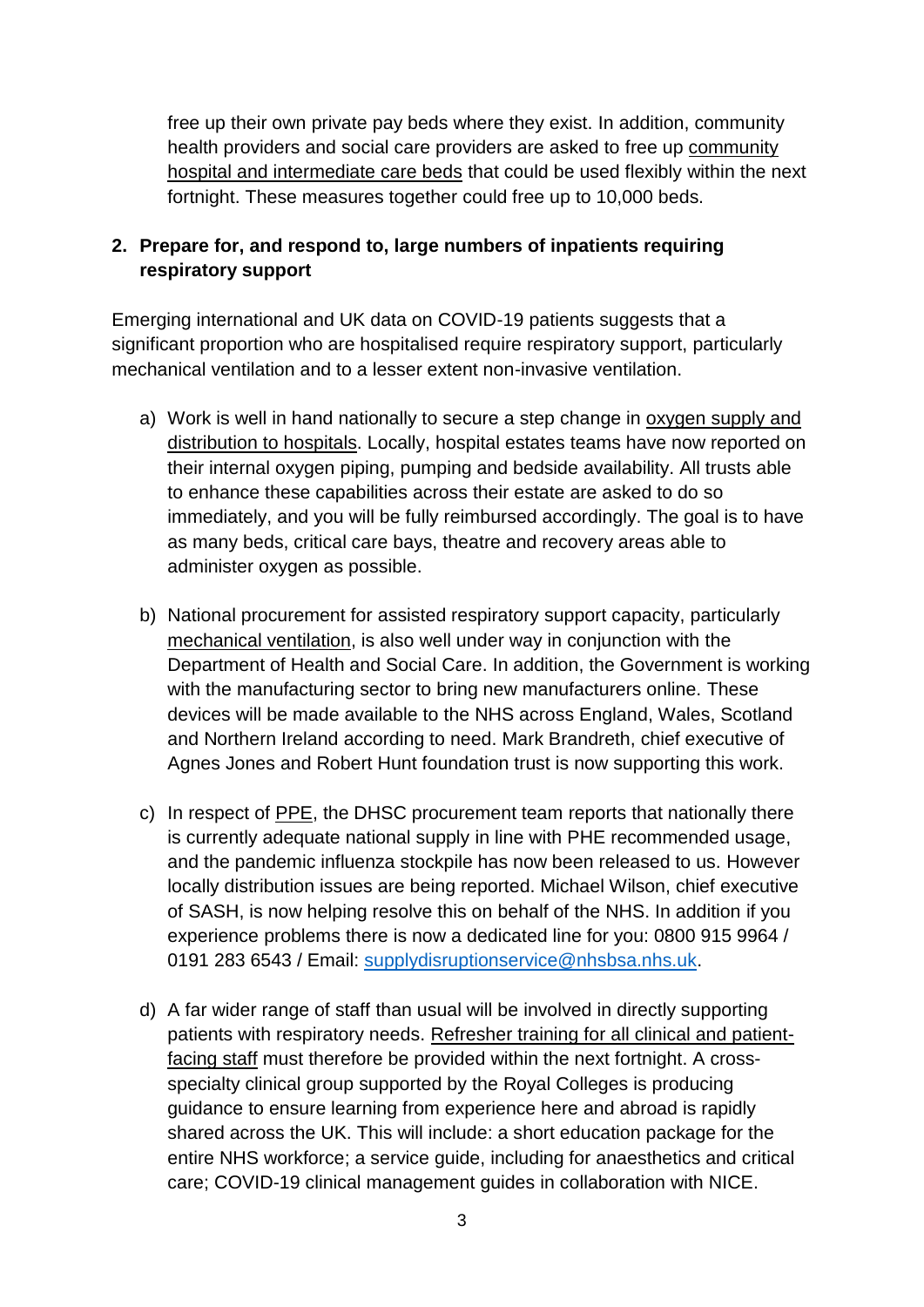- e) Segregate all patients with respiratory problems (including presumed COVID-19 patients). Segregation should initially be between those with respiratory illness and other cases. Then once test results are known, positive cases should be cohort-nursed in bays or wards.
- f) Mental Health, Learning Disability and Autism providers must plan for COVID-19 patients at all inpatient settings. You need to identify areas where COVID-19 patients requiring urgent admission could be most effectively isolated and cared for (for example single rooms, ensuite, or mental health wards on acute sites). Case by case reviews will be required where any patient is unable to follow advice on containment and isolation. Staff should undergo refresher training on physical health care, vital signs and the deteriorating patient, so they are clear about triggers for transfer to acute inpatient care if indicated.

#### **3. Support our staff, and maximise staff availability**

- a) The NHS will support staff to stay well and at work. Please ensure you have enhanced health and wellbeing support for our frontline staff at what is going to be a very difficult time.
- b) As extra coronavirus testing capability comes on line we are also asking Public Health England as a matter of urgency to establish NHS targeted staff testing for symptomatic staff who would otherwise need to self-isolate for 7 days. For those staff affected by PHE's 14 day household isolation policy, staff should - on an entirely voluntary basis - be offered the alternative option of staying in NHS-reimbursed hotel accommodation while they continue to work. Sarah-Jane Marsh, chief executive of Birmingham Women's and Children's foundation trust is now supporting this work.
- c) For staff members at increased risk according to PHE's guidance (including pregnant women), if necessary, NHS organisations should make adjustments to enable staff to stay well and at work wherever possible. Adjustments may include working remotely or moving to a lower risk area. Further guidance will be made available and the Royal College of Obstetrics and Gynaecology will provide further guidance about pregnant women.
- d) For otherwise healthy staff who are at higher risk of severe illness from COVID-19 required by PHE's guidance to work from home, please consider how they can support the provision of telephone-based or digital / videobased consultations and advice for outpatients, 111, and primary care. For non-clinical staff, please consider how they can continue to contribute remotely. Further guidance will be made available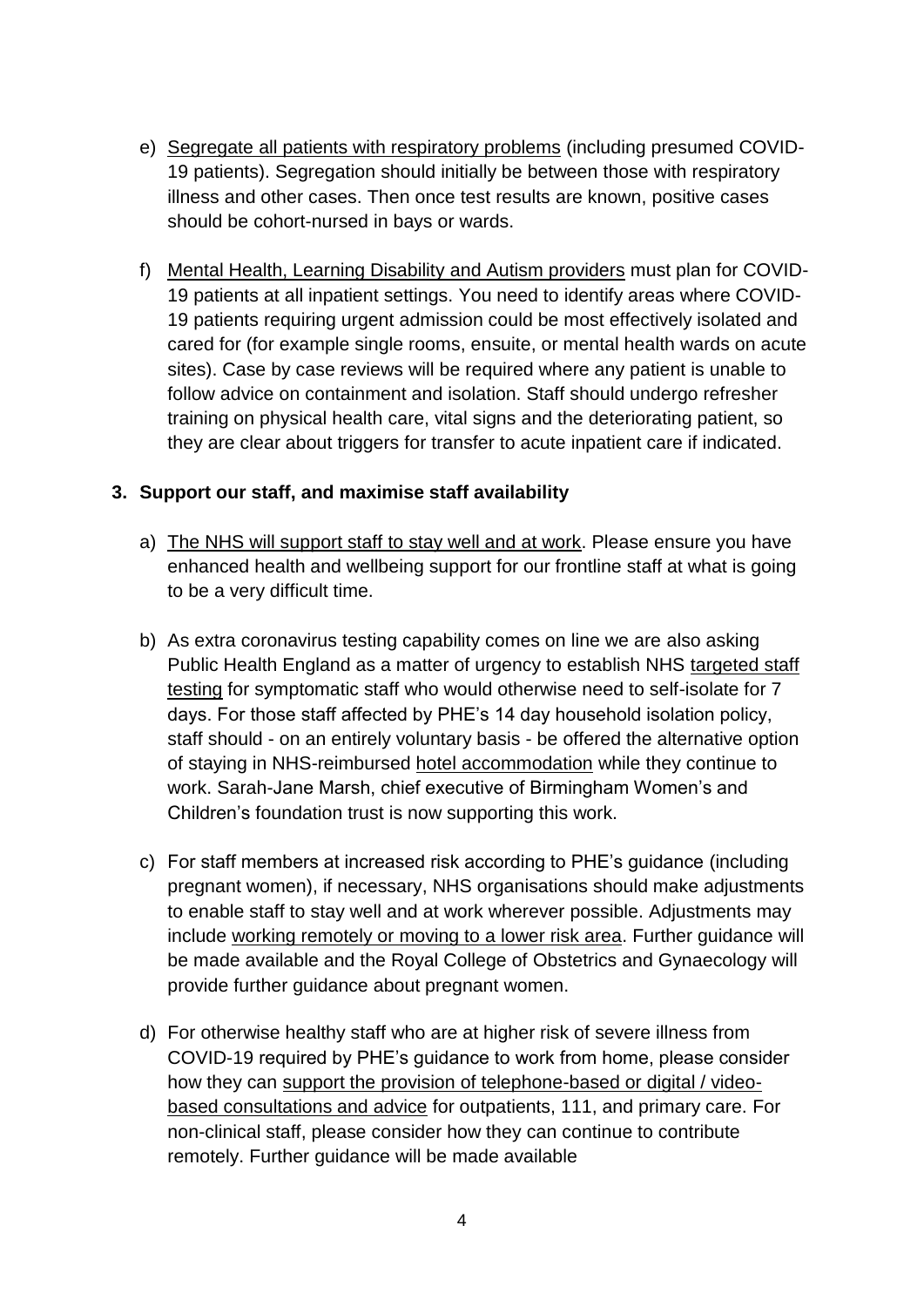- e) The GMC, NMC and other professional regulators are also writing to clinicians who have relinquished their licence to practice within the past three years to see whether they would be willing to return to help in some capacity.
- f) Urgent work is also underway led by chief nursing officer Ruth May, NHS chief people officer Prerana Issar and Health Education England, the relevant regulators and universities to deploy medical and nursing students, and clinical academics. They are finalising this scheme in the next week.
- g) All appropriate registered Nurses, Midwives and AHP's currently in nonpatient facing roles will be asked to support direct clinical practice in the NHS in the next few weeks, following appropriate local induction and support. Clinically qualified staff at NHSE/I are now being redeployed to frontline clinical practice.
- h) The four UK chief medical officers, the national medical director, the Academy of Medical Royal Colleges and the GMC have written to all UK doctors stressing that it will be appropriate and necessary for clinicians to work beyond their usual disciplinary boundaries and specialisms under these difficult circumstances, and they will support individuals who do so. (see [https://www.aomrc.org.uk/wp](https://www.aomrc.org.uk/wp-content/uploads/2020/03/0320_letter_supporting_doctors_in_COVID-19.pdf)[content/uploads/2020/03/0320\\_letter\\_supporting\\_doctors\\_in\\_COVID-19.pdf](https://www.aomrc.org.uk/wp-content/uploads/2020/03/0320_letter_supporting_doctors_in_COVID-19.pdf) ) Equivalent considerations apply for nurses, AHPs and other registered health professionals.

### **4. Support the wider population measures newly announced by Government**

Measures announced last night are detailed at: [https://www.gov.uk/government/publications/covid-19-guidance-on-social-distancing](https://www.gov.uk/government/publications/covid-19-guidance-on-social-distancing-and-for-vulnerable-people/guidance-on-social-distancing-for-everyone-in-the-uk-and-protecting-older-people-and-vulnerable-adults)[and-for-vulnerable-people/guidance-on-social-distancing-for-everyone-in-the-uk-and](https://www.gov.uk/government/publications/covid-19-guidance-on-social-distancing-and-for-vulnerable-people/guidance-on-social-distancing-for-everyone-in-the-uk-and-protecting-older-people-and-vulnerable-adults)[protecting-older-people-and-vulnerable-adults](https://www.gov.uk/government/publications/covid-19-guidance-on-social-distancing-and-for-vulnerable-people/guidance-on-social-distancing-for-everyone-in-the-uk-and-protecting-older-people-and-vulnerable-adults)

- a) Ministry of Housing, Communities and Local Government (MHCLG) and local authorities in conjunction with their Local Resilience Forums (LRFs) have lead responsibility for overseeing support for older and vulnerable people who are going to be 'shielded' at home over the coming months. Community health services and voluntary organisations should engage with LRFs on how best to do this.
- b) A number of these individuals would be expected to have routine or urgent GP, diagnostic or outpatient appointments over the coming months. Providers should roll out remote consultations using video, telephone, email and text message services for this group as a priority and extend to cover all important routine activity as soon as possible, amongst others. David Probert, chief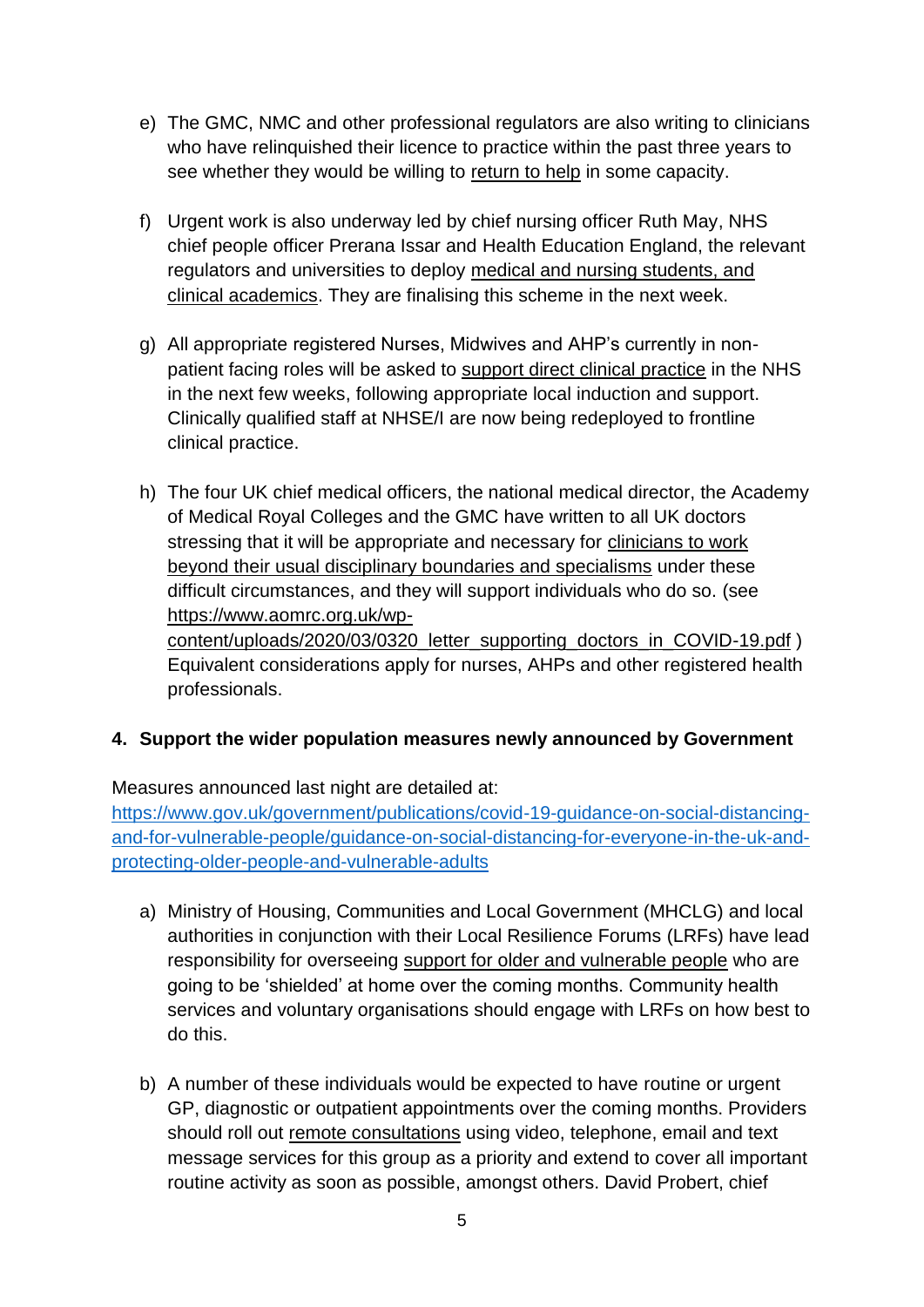executive of Moorfields foundation trust, is now leading a taskforce to support acute providers rapidly stand up these capabilities, with NHSX leading on primary care. Face-to-face appointments should only take place when absolutely necessary.

- c) For patients in the highest risk groups, the NHS will be identifying and contacting them over the coming week. They are likely to need enhanced support from their general practices, with whom they are by definition already in regular contact. GP services should agree locally which sites should manage essential face-to-face assessments. Further advice on this is being developed jointly with PHE and will be available this week.
- d) As part of the overall 'social distancing' strategy to protect staff and patients, the public should be asked to greatly limit visitors to patients, and to consider other ways of keeping in touch such as phone calls.

## **5. Stress-test your operational readiness**

- a) All providers should check their business continuity plans and review the latest guidance and standard operating procedures (SOP), which can be found at [https://www.england.nhs.uk/coronavirus/.](https://www.england.nhs.uk/coronavirus/primary-care/)
- b) Trust Incident Management Teams which must now be in place in all organisations - should receive and cascade guidance and information, including CAS Alerts. It is critical that we have accurate response to data requests and daily sitrep data to track the spread of the virus and our collective response, so please ensure you have sufficient administrative capacity allocated to support these tasks.
- c) For urgent patient safety communications, primary care providers will be contacted through the Central Alerting System (CAS). Please register to receive CAS alerts directly from the MHRA: [https://www.cas.mhra.gov.uk/Register.aspx.](https://www.cas.mhra.gov.uk/Register.aspx)
- d) This week we are undertaking a system-wide stress-testing exercise which you are asked to participate in. It takes the form of a series of short sessions spread over four days from today. Each day will represent a consecutive week in the response to the outbreak, starting at 'week six' into the modelled epidemic. We would strongly encourage all Hospital Incident Management Teams with wider system engagement (including with primary care and local government representation) to take part.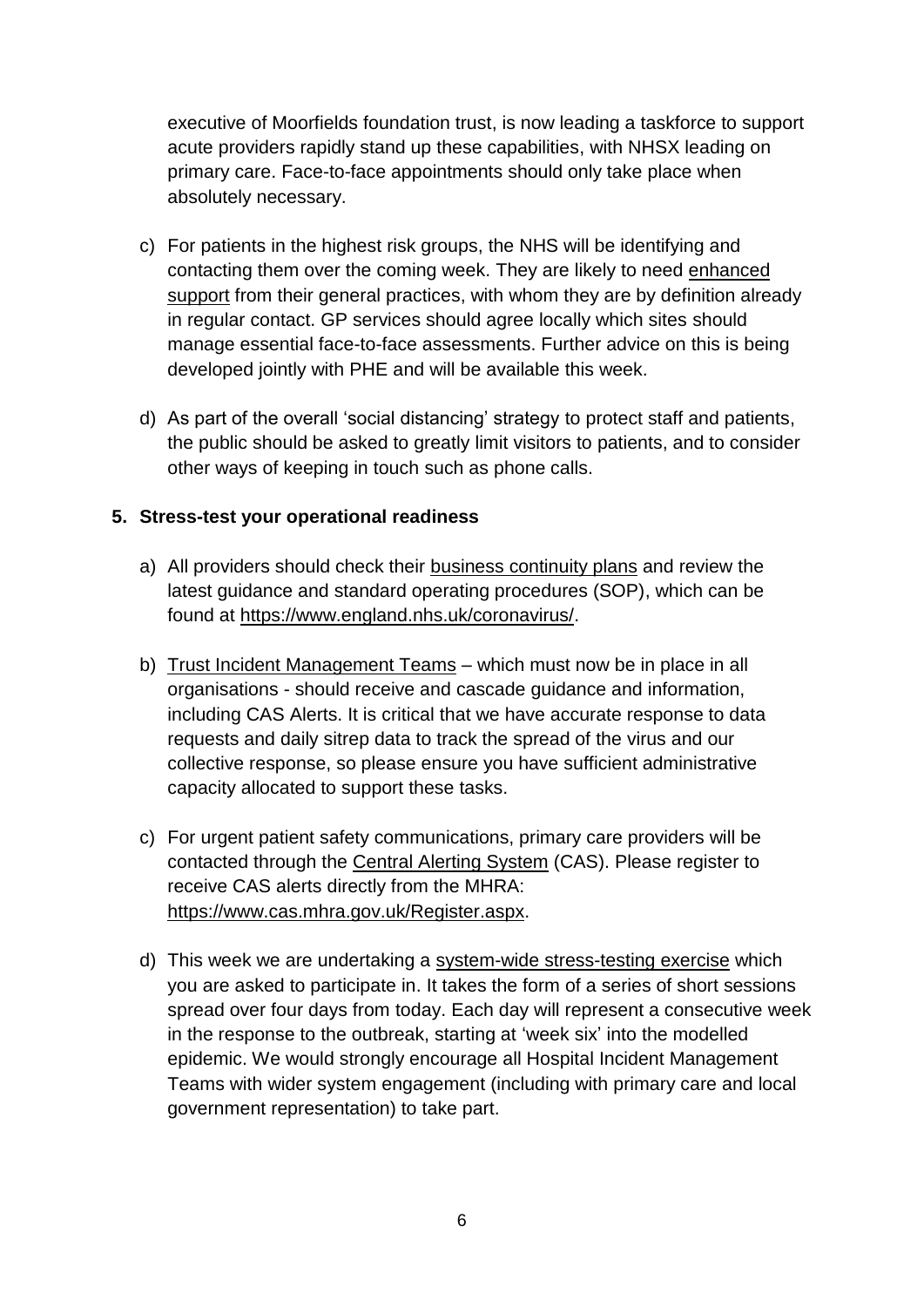## **6. Remove routine burdens**

To free you up to devote maximum operational effort to COVID readiness and response, we are now taking the following steps nationally:

- a) Cancelling all routine CQC inspections, effective immediately.
- b) Working with Government to ensure that the emergency legislation being introduced in Parliament this week provides us with wide staffing and regulatory flexibility as it pertains to the health and social care sector.
- c) Reviewing and where appropriate temporarily suspending certain requirements on GP practices and community pharmacists. Income will be protected if other routine contracted work has to be substituted. We will issue guidance on this, which will also cover other parts of the NHS.
- d) Deferring publication of the NHS People Plan and the Clinical Review of Standards recommendations to later this year. Deferring publication of the NHS Long Term Plan Implementation Framework to the Autumn, and recommending you do the same for your local plans.
- e) Moving to block contract payments 'on account' for all NHS trusts and foundation trusts for an initial period of 1 April to 31 July 2020, with suspension of the usual PBR national tariff payment architecture and associated administrative/ transactional processes.
- f) Additional funding to cover your extra costs of responding to the coronavirus emergency. Specific financial guidance on how to estimate, report against, and be reimbursed for these costs is being issued this week. The Chancellor of the Exchequer committed in Parliament last week that *"Whatever extra resources our NHS needs to cope with coronavirus – it will get."* So financial constraints must not and will not stand in the way of taking immediate and necessary action - whether in terms of staffing, facilities adaptation, equipment, patient discharge packages, staff training, elective care, or any other relevant category.

COVID-19 presents the NHS with arguably the greatest challenge it has faced since its creation. Our health service - through our skilled and dedicated staff - is renowned for the professional, flexible and resilient way that it responds to adversity. Please accept our sincere thanks for your leadership, and that of your staff, in what is going to be a highly challenging period.

This is a time when the entire NHS will benefit from pulling together in a nationally coordinated effort. But this is going to be a fast-moving situation requiring agile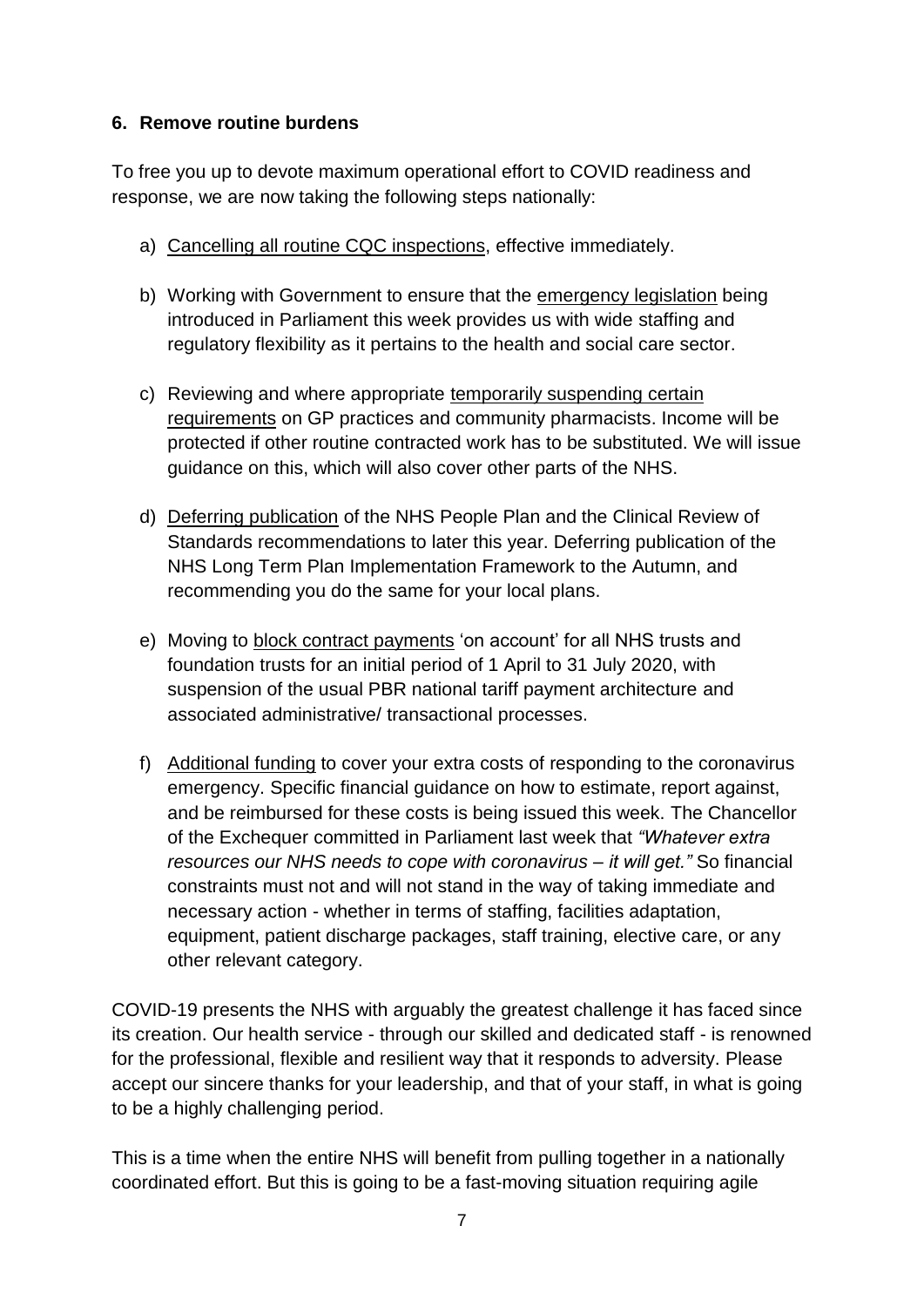responses. If there are things you spot that you think we all should be doing differently, please let us know personally. And within the national framework, do also use your discretion to do the right thing in your particular circumstances. You will have our backing in doing so.

With best wishes,

Fri Euro

Sir Simon Stevens **Amanda Pritchard** 

o.A. Protectional

NHS Chief Executive NHS Chief Operating Officer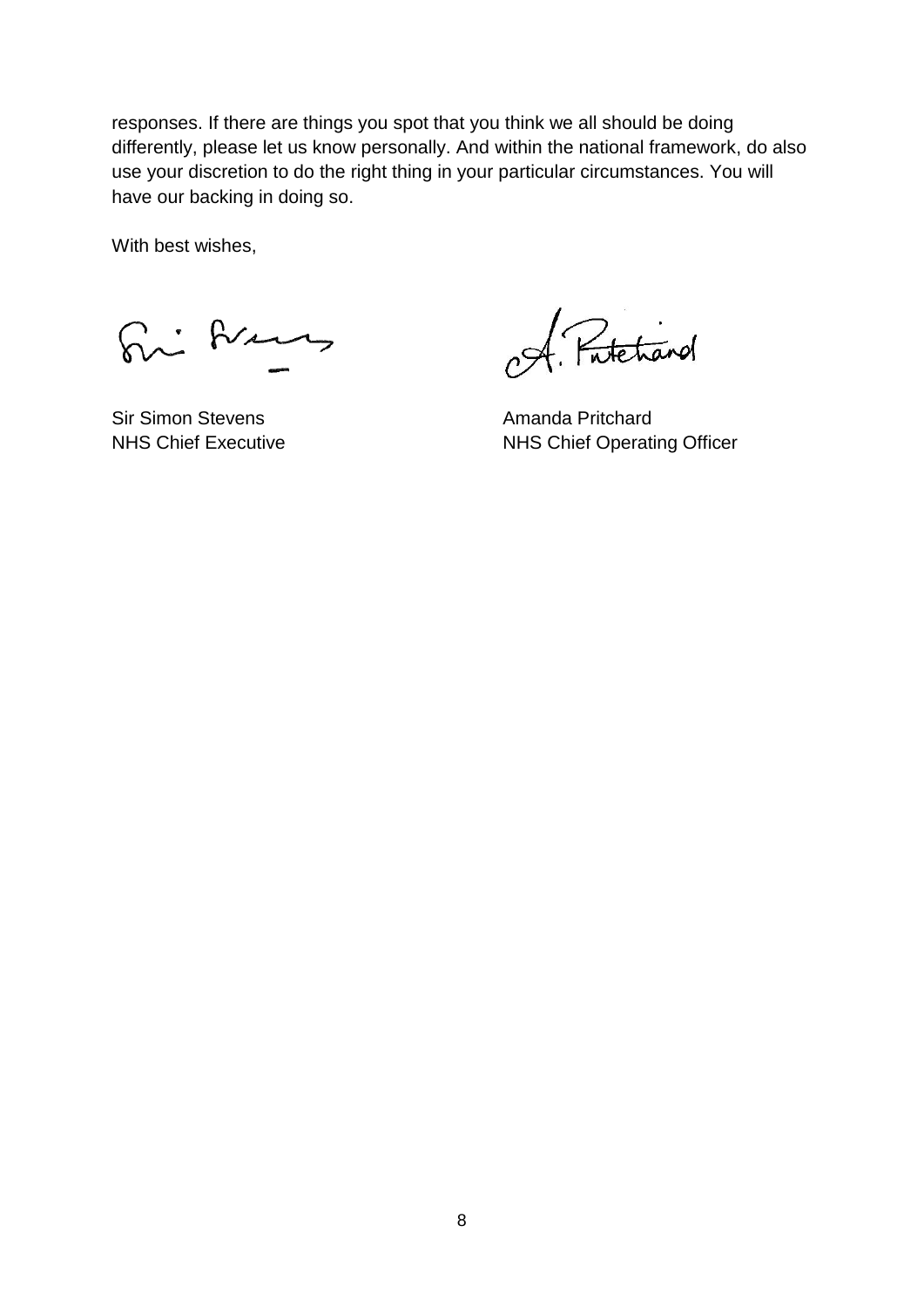## **ANNEX: CORONAVIRUS COST REIMBURSEMENT**

This guidance sets out the amended financial arrangements for the NHS for the period between 1 April and 31 July. These changes will enable the NHS and partner organisations (including Local Authorities and the Independent Sector) to respond to COVID-19. We will continue to revise this guidance to reflect operational changes and feedback from the service as the response develops.

We will shortly be making a payment on account to all acute and ambulance providers to cover the costs of COVID-19-related work done so far this year, with final costs for the current financial year being confirmed as part of the year end processes. This initial payment will be based on information already submitted by providers. Future payments will be based on further cost submissions.

All NHS providers and commissioners must carefully record the costs incurred in responding to the outbreak and will be required to report actual costs incurred on a monthly basis. Accurate record keeping during this time is crucial - record keeping must meet the requirements of external audit, and public and Parliamentary scrutiny.

To support reimbursement and track expenditure we will in due course be asking all relevant organisations to provide best estimates of expected costs from now until the expected end of the peak outbreak. We will provide further guidance with relevant assumptions in order to support you in making these estimates.

# **REVENUE COSTS**

### **Contractual payments and provider reimbursement**

We are suspending the operational planning process for 2020/21.

We will provide all NHS providers a guaranteed minimum level of income reflecting the current cost base on the following basis:

a) Commissioners should agree block contracts with the NHS providers with whom they have a contract (NHS Trusts, Foundation Trusts, Mental Health, Community and Ambulance trusts) to cover the period 1 April to 31 July. This should provide a guaranteed monthly payment. For CCGs the value of this payment will be calculated nationally for each CCG/provider relationship. This figure will be based on the average monthly expenditure implied by the provider figures in the M9 Agreement of Balances return plus an uplift that allows for the impact of inflation (including pay uplifts and CNST) but excluding the tariff efficiency factor. It will not include activity growth. For mental health trusts the uplift will include an additional sum consistent with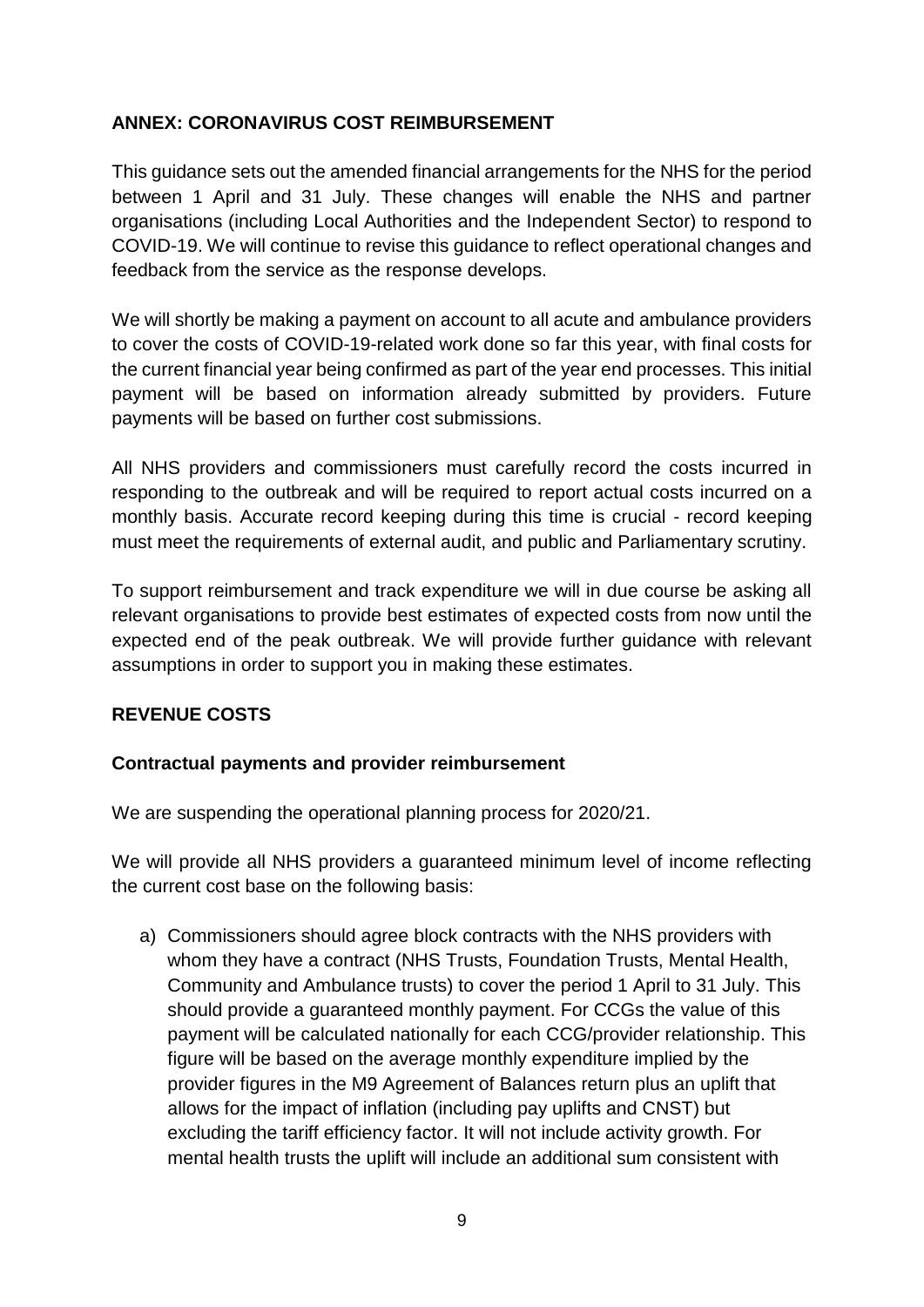delivering the Mental Health Investment Standard. The monthly payment should include CQUIN and assume 100% delivery.

- b) Trusts should suspend invoicing for non-contracted activity for the period 1 April to 31 July. A sum equivalent to the historical monthly average will be added to the block contract of the provider's coordinating commissioner. Providers should continue to record all activity including NCAs in SUS in the normal way.
- c) A national top-up payment will be provided to providers to reflect the difference between the actual costs and income guaranteed by steps 1 and 2 where the expected cost base (which will be calculated as the average monthly expenditure over the period November to January uplifted for inflation) is higher. The Financial Recovery Fund and associated rules will be suspended during this period. The top-up payment will take into account individual provider CNST contributions compared to that funded in the allowance for cost inflation.

We will provide these numbers to Commissioners and Providers on Monday 23 March.

Providers should claim for additional costs where the block payments do not equal actual costs to reflect genuine and reasonable additional marginal costs due to COVID-19. These reasonable costs should include:

- a) Evidenced increases in staffing costs compared to the baseline period associated with dealing with increased total activity.
- b) Increases in temporary staffing to cover increased levels of sickness absence or to deal with other caring responsibilities (e.g. to look after other family members).
- c) Payments for bank or sub-contractor staff to ensure all sickness absence is covered consistent with Government's announced policy and public health advice which aren't otherwise covered under normal practice; and
- d) Additional costs of dealing with COVID-19 activity. For example: the costs of running NHS111 assessment pods; increases in the volumes required or prices of equipment to deal with the response to the virus which aren't offset by reductions elsewhere; extra costs of decontamination and transport for the ambulance service; higher testing volumes in acute-based laboratories; and community-based swabbing services.

Claims should be made on a monthly basis, alongside regular monthly financial reports. This should provide sufficient funds for providers to deliver a break-even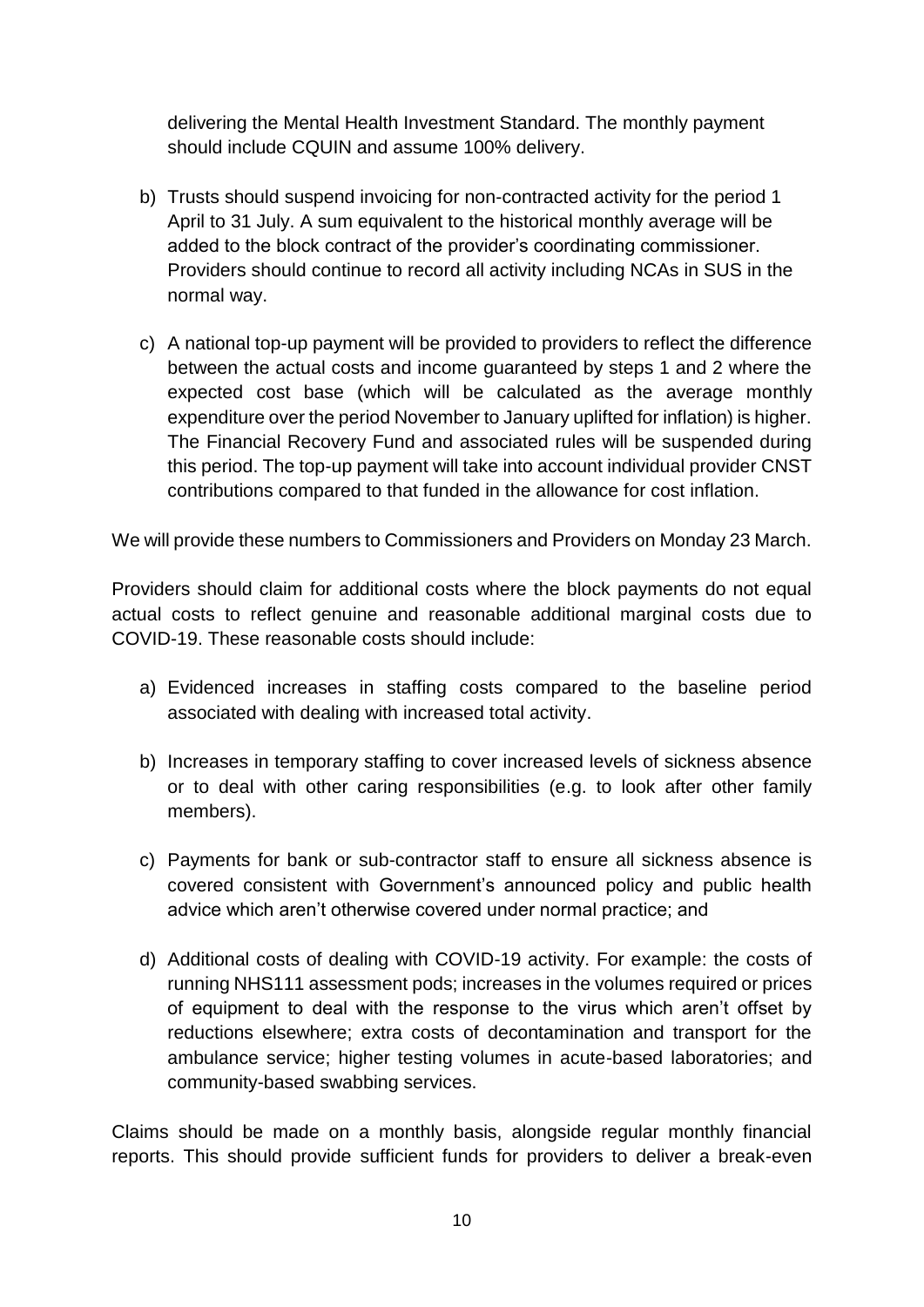position through the period and will provide the basis against which we will monitor financial performance.

We will monitor the impact of any changes in income levels from non-NHS services, in particular from local authorities. Providers should escalate to regional teams as appropriate.

The payments made by commissioners under block contract arrangements should not be revised to reflect any short falls in normal contractual performance during this period. The majority of NHS acute providers are already exempt from the majority of contract sanctions; for the duration of the outbreak until further notice any remaining contract sanctions for all NHS provider groups are to be suspended.

It is important that providers and commissioners pay promptly during this time, so that cash flow for NHS and non-NHS suppliers of goods and services does not become a barrier to service provision.

The arrangements described above should mean there is minimal requirement for interim working capital support during this period. Providers that believe they require supplementary working capital support should follow the normal procedure to access such support.

### **Funding for commissioners**

Commissioner allocations for 2020/21 have already been notified as part of operational planning and will not be changed. However, in assessing individual commissioner financial positions and affordability we will take into account:

- a) The impact of the block contracting approach set out above including both the cost of removing the tariff efficiency factor and the benefit of excluding activity growth from the calculation.
- b) Expected reductions in investments for service developments
	- the temporary arrangements for non-contracted activity, transferring funding to make sure that lead commissioners have adequate funds to pay providers; and
	- the costs of additional service commitments as described below for example for out of hours provision, additional NHS111 investment, purchase of step-down beds and provision of rapid discharge/ additional social care capacity.
- c) We will also be reviewing planned transformation initiatives, and where we consider that these will not be able to proceed during the coronavirus emergency we will reflect this in the distribution of transformation funding.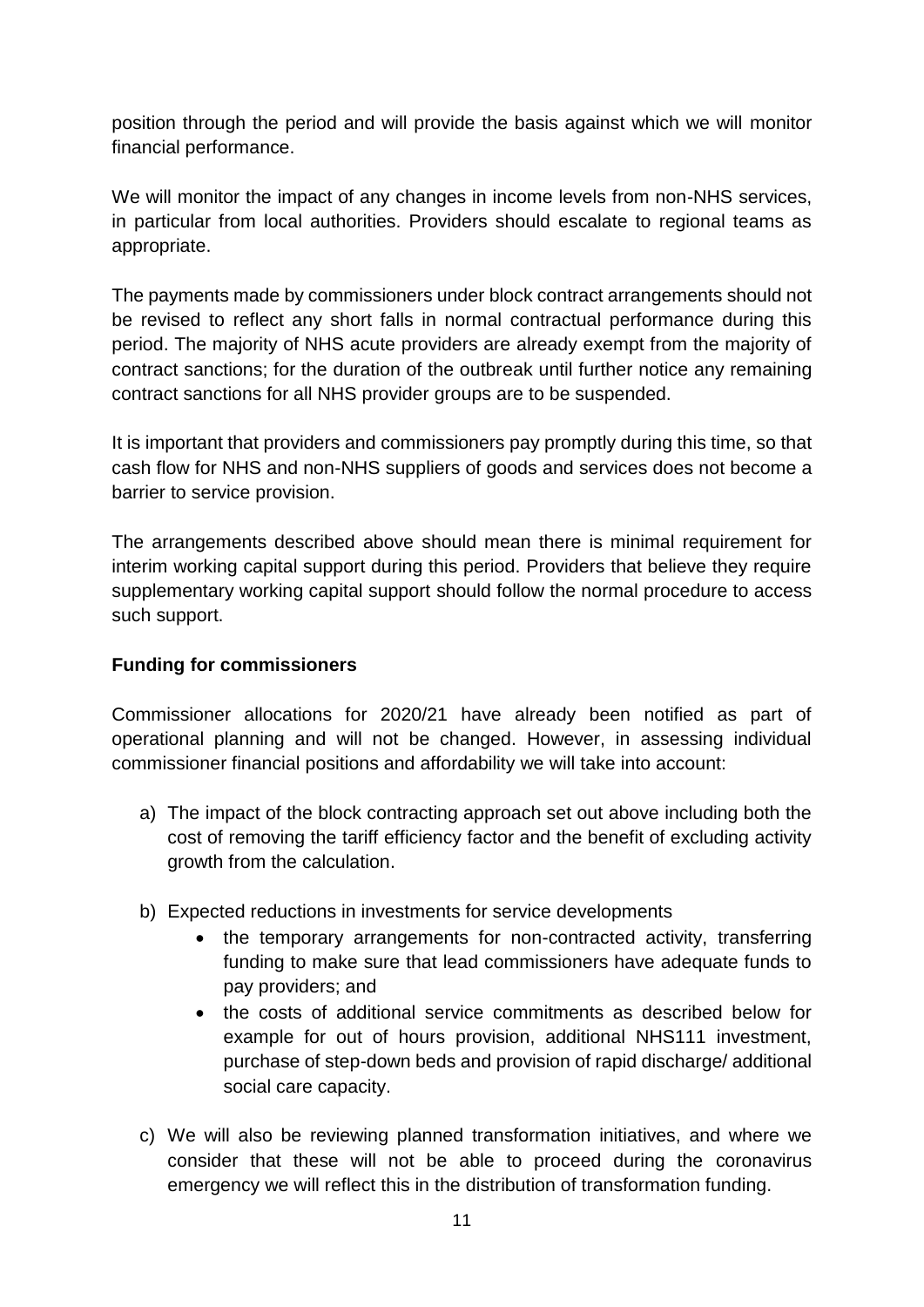d) In addition, a number of NHS commissioners are dependent on additional central support to fully cover their expenditure. NHSE/I will calculate a central top up payment on broadly the same basis as FRF to cover the difference between allocations as set out above and expected costs.

### **Financial Governance**

The maintenance of financial control and stewardship of public funds will remain critical during the NHS response to COVID-19. Chief Executives, Accountable Officers and Boards must continue to comply with their legal responsibilities and have regard to their duties as set out in Managing Public Money and other related guidance. Any financial mismanagement during this period will be dealt with in exactly the same way as at any other time.

We recommend that NHS organisations undertake an urgent review of financial governance to ensure decisions to commit resources in response to COVID-19 are robust. Naturally, all organisations should test the resilience of their finance functions and business continuity plans to make sure that the most important elements (running payroll, paying suppliers, core reporting) can continue even with significant staff absences. We are also asking you to consider the resilience of your fraud prevention arrangements.

As normal financial arrangements have been suspended, no new revenue business investments should be entered into unless related to Covid-19 or unless approved by NHSE/I as consistent with a previously agreed plan. Where costs have already been committed or contractual commitments entered into, providers should agree an approach with NHSE/I as above.

Normal consultancy approval and agency reporting requirements must be maintained during this period.

### **SPECIFIC ADDITIONAL FUNDING CONSIDERATIONS**

#### **Purchase of enhanced discharge support services**

CCGs will be asked to work with their local authority partners to commission additional out-of-hospital care and support capacity, in particular to facilitate step down of patients from secondary care and so free up acute beds. These are expected to be a blend of care home beds, hospices, and home-care support.

Detailed operational guidance for the procurement and management of these beds will be issued separately including more detailed finance guidance. To make sure that funding decisions do not restrict the pace of discharges, additional resources will be provided to pay for the community bed or a package of care post-discharge for any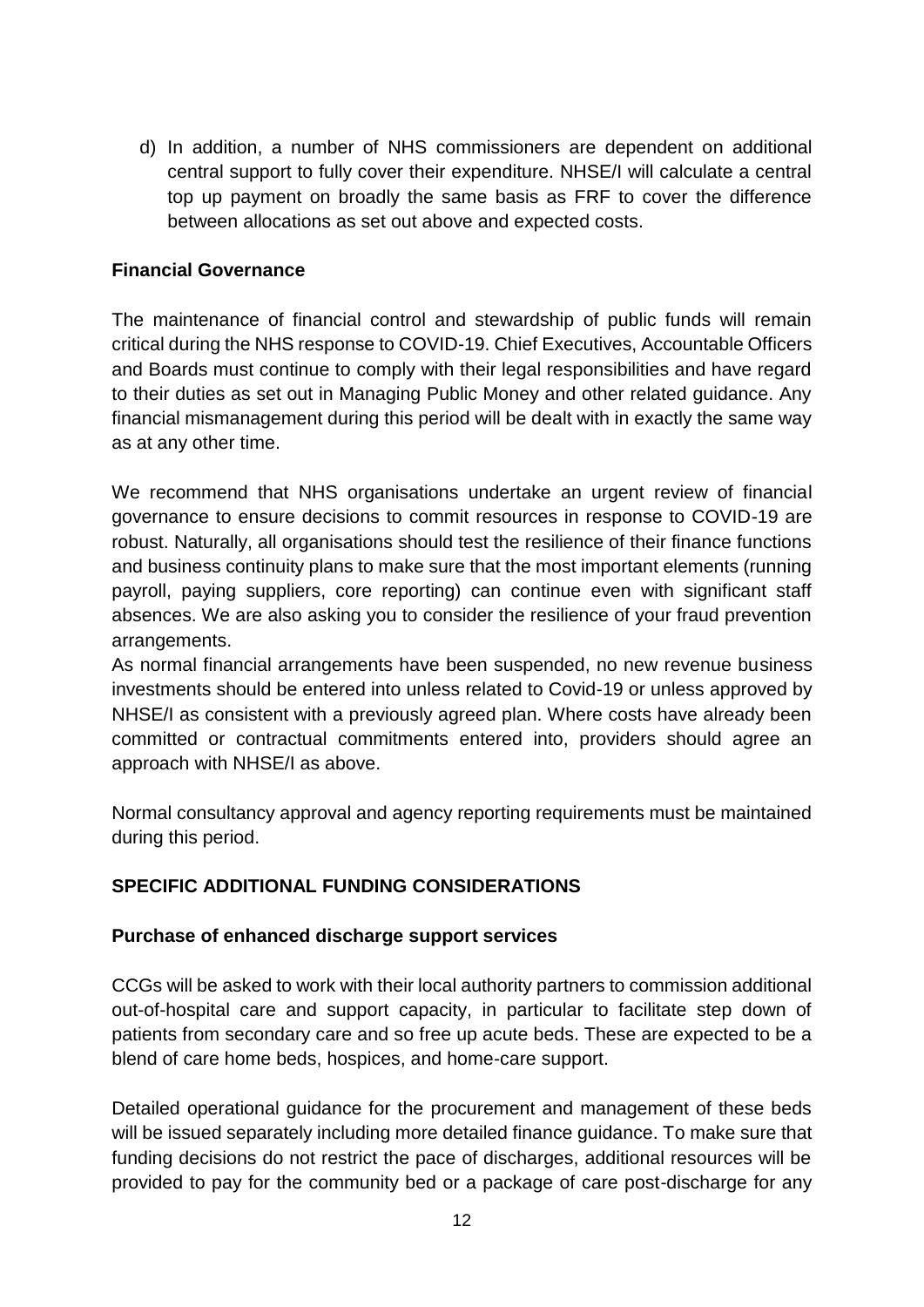patient that needs it. New guidance will also ensure that eligibility assessments do not delay new care packages being put in place. We will continue to review this approach and will ask CCGs and local authorities to move to standard commissioning and funding routes once the impact of Covid-19 sufficiently diminishes – you should plan therefore on the basis of an average length of care package.

Additional funding will be provided based on monthly cost returns from CCGs.

# **Specialised services**

As described above, Specialised Services contracts will follow the same principles as CCG commissioned activity, and block values will be based on the average 2019/20 expenditure up to month 9, with an uplift to recognise the impact of pay uplifts and other cost increases.

Arrangements for pass through Drugs and Devices costs will continue to operate as currently on a cost and volume basis, to ensure that providers do not face any financial consequences of any increases in activity or cost.

Specialised providers will be required to respond to the most serious cases of COVID-19 through the provision of High Consequence Infectious Disease units, Extracorporeal Membrane Oxygenation services and other specialised care functions. Any specific investments and costs incurred by these units are being coordinated through the National Highly Specialised team.

### **NHS 111**

NHS 111 has been commissioned nationally to provide a dedicated Covid-19 response service. This service will continue to be contracted for and funded nationally. In addition, having reviewed the pressures on the wider NHS 111 service additional funding will be released from NHSE/I via lead commissioners, who will then make necessary arrangements for payment to NHS 111 providers.

### **General Practice**

The key principle is that from 1 April we free up practices to prioritise workload according to what is necessary to prepare for and manage the outbreak, and therefore guarantee that income will be protected if other routine contracted work has to be substituted. This does not prevent us from continuing to measure activities (for example those undertaken with QOF) but it ceases to put 2020/21 income at risk for performance.

We will make sure that funding does not influence clinical decision making by ensuring that all GP practices in 2020/21 continue to be paid at rates that assume they would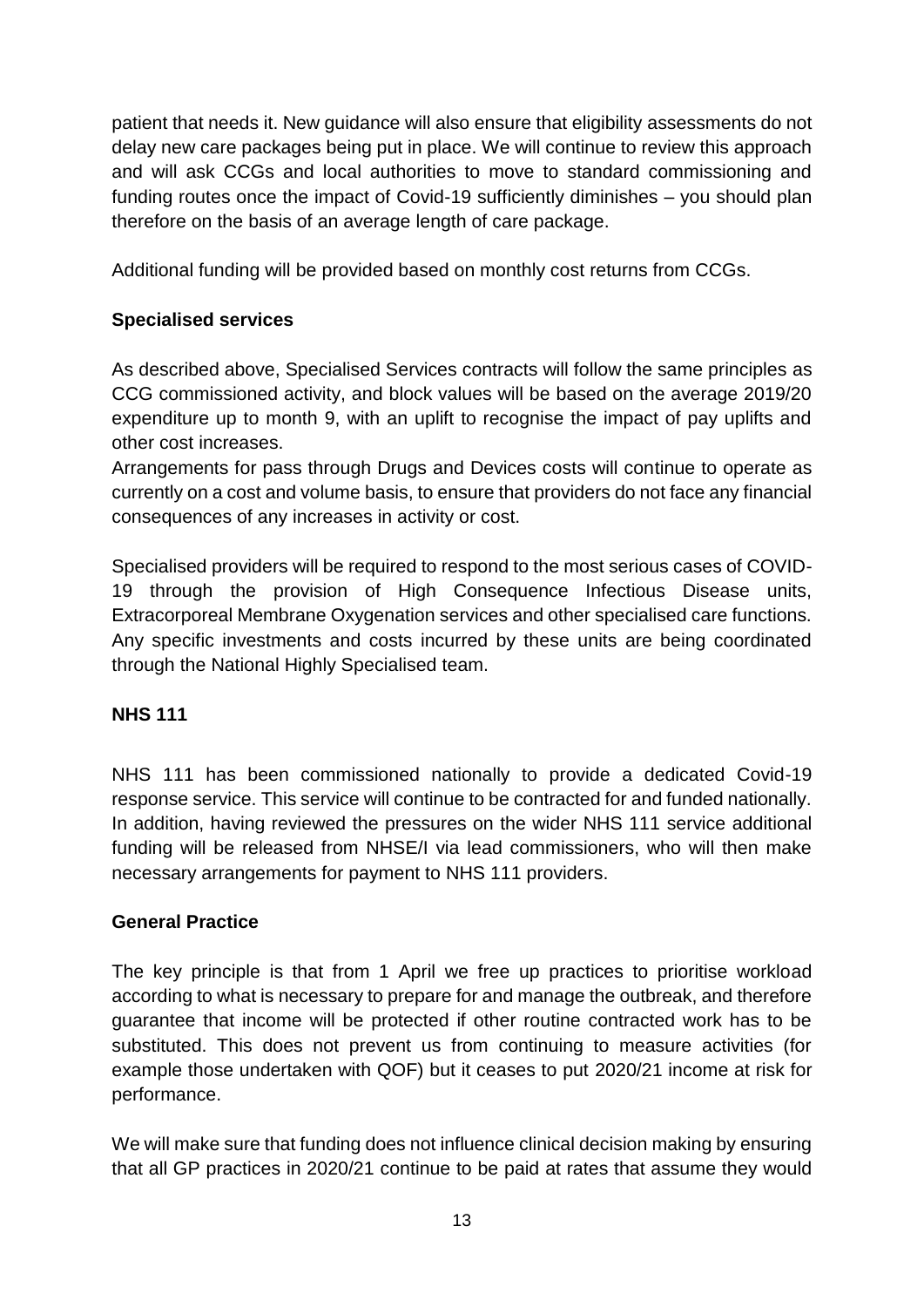have continued to perform at the same levels from the beginning of the outbreak as they had done previously, including for the purposes of QoF, DES and LES payments.

CCGs should plan to make payments on this basis. NHSE/I will reimburse any additional costs as part of our wider finance agreement on Covid-19.

### **Out of Hours Provision**

CCGs have been asked to procure additional GP out of hours provision in order to provide home-based care for any patients that have tested positive for coronavirus in the community. CCGs will be reimbursed for the additional costs incurred in delivering this service through the allocations process. CCGs will be required to submit a monthly return of additional cost incurred which will provide the basis of additional payments. To keep the administrative burden to a minimum, where a CCG has contracted for this service on behalf of itself and others, reimbursement will be directed through the lead CCG.

### **Community Pharmacy**

Where required, CCGs will be reimbursed for the following:

- a) An NHS Urgent Medicines Supply Service for patients whose General Practice is closed.
- b) A Medicines Delivery Service to support Covid-19 positive and vulnerable patients self-isolating at home.
- c) Payments to contractors who are required to close due to Covid-19 related reasons.

### **Optometry and dental**

For the time being we expect that funding for dentistry and optometry will continue in line with existing contractual arrangements using assumptions rolled over from 2019/20 where required. We will keep this under review and address any issues as they arise.

#### **Third and Independent Sector Providers**

Details of reimbursement for any additional services to be procured from the third sector or from independent sector organisations will be issued in due course.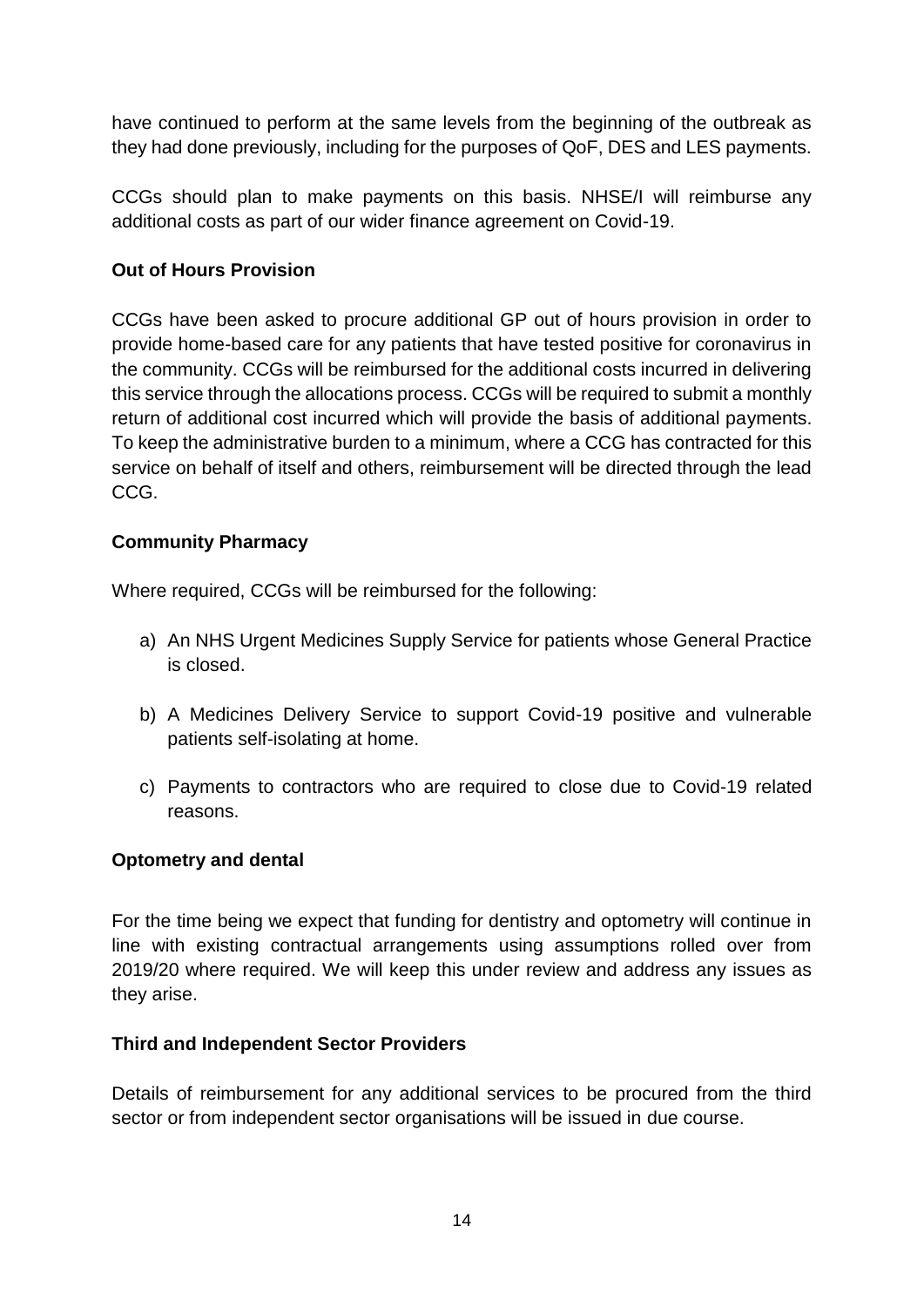# **CAPITAL COSTS**

NHSE/I will shortly issue indicative capital allocations for 2020/21. Additional capital expenditure will be required to support our response to the virus in a number of areas, including purchase of pods, capital modifications to existing estate, purchasing of ventilators and other medical equipment, and IT assets to enable smarter working including remote consultations. In a number of cases NHSE/I may bulk-purchase assets to secure the necessary resource as quickly as possible. However, this will not always be practical or desirable, so below are the arrangements for providers and commissioners to access capital in relation to the COVID-19 response. The key criteria against which we will assess claims are:

- a) The proposed expenditure must be clearly linked to delivery of our COVID-19 response; NHS
- b) In the case of asset purchases, the asset must be capable of being delivered within the expected duration of the outbreak; and
- c) In the case of modifications to estate, the works must be capable of being completed within the expected duration of the outbreak.

#### **Commissioner capital**

We anticipate that individual claims for capital expenditure by commissioners will fall within the delegated budgetary limits for NHSE/I of £10m. Any requests for capital expenditure by commissioners including any assets being purchased on behalf of general practice should be relayed to NHSE/I regional teams for assessment with the national team, following which the required capital allocation will be issued.

### **Provider capital**

We anticipate that individual claims for capital expenditure by providers will fall within the delegated budgetary limits for trusts of £15m. Any requests for capital expenditure by providers should be relayed to NHSE/I regional team for rapid assessment with the national team to enable swift decision making and disbursement of cash where appropriate. PDC charges will not be levied on any funding supplied in connection with COVID-19.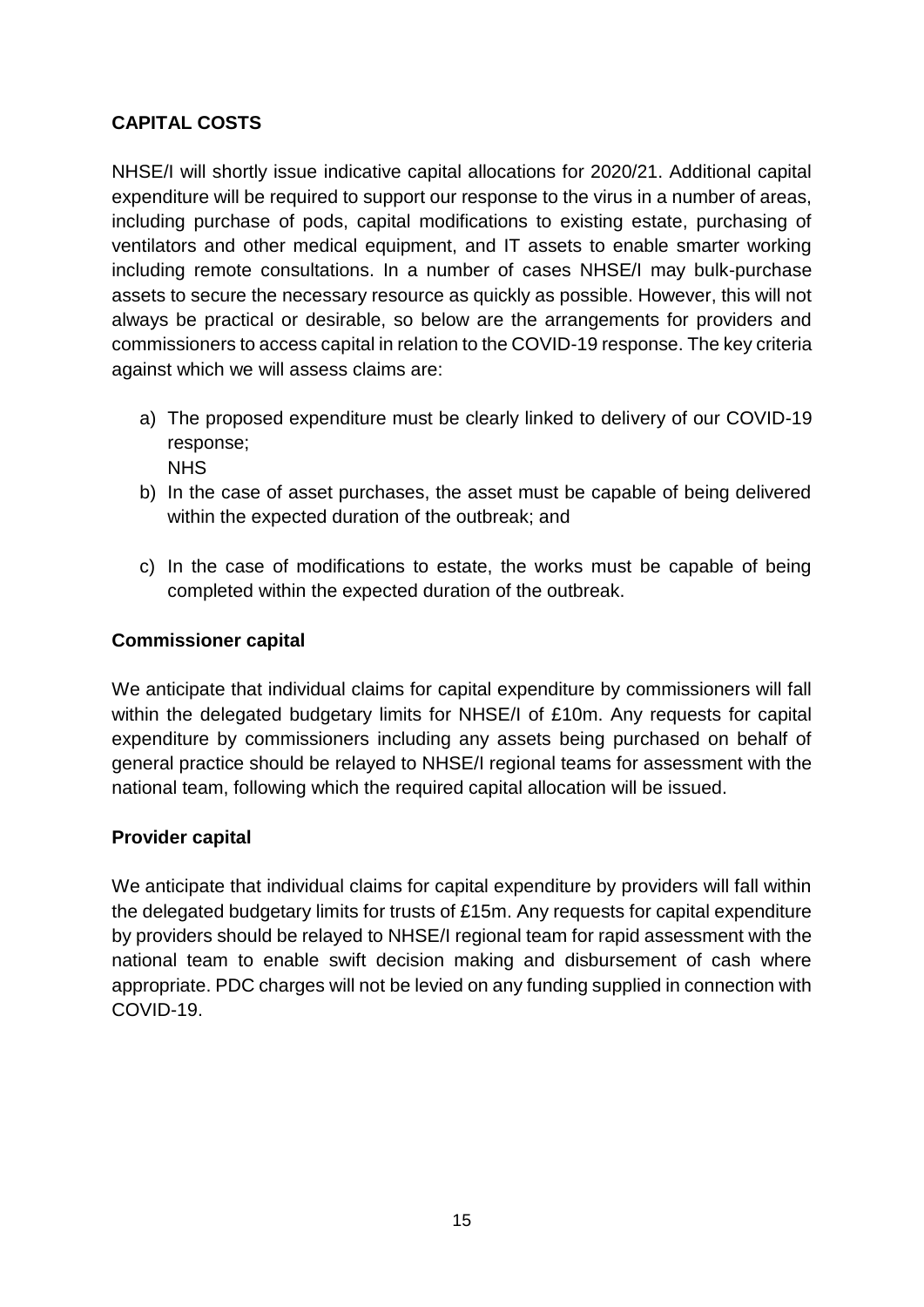### **Summary**

| Group                | <b>Service line</b>                | <b>Funding method</b>                  |  |
|----------------------|------------------------------------|----------------------------------------|--|
| <b>Revenue costs</b> |                                    |                                        |  |
| All NHS              | Contracting basis                  | All providers to move to block         |  |
| organisations        |                                    | contract,                              |  |
|                      | Self-isolation of workers          | To be directly reimbursed as           |  |
|                      |                                    | required                               |  |
|                      | Increased staff costs in the event | To be directly reimbursed as           |  |
|                      | of sick or carer's leave           | required                               |  |
|                      | Other additional operating costs   | Reasonable costs to be reimbursed      |  |
| Acute                | Pod provision                      | Initial on-account payment based       |  |
| providers            |                                    | on submissions received so far         |  |
|                      |                                    | Final 19/20 payment based on           |  |
|                      |                                    | updated cost template                  |  |
|                      |                                    | Ongoing 20/21 costs to be              |  |
|                      |                                    | reimbursed monthly based on cost       |  |
|                      |                                    | submissions                            |  |
|                      | Laboratory costs                   | To be directly reimbursed as           |  |
|                      |                                    | required                               |  |
| <b>CCGs</b>          | Purchase of step-down beds         | Final 19/20 payment based on cost      |  |
|                      |                                    | submissions                            |  |
|                      |                                    | Ongoing 20/21 costs to be              |  |
|                      |                                    | reimbursed monthly based on cost       |  |
|                      |                                    | submissions                            |  |
|                      | Out of Hours (primary care)        | Additional allocations to be paid to   |  |
|                      | capacity increase                  | CCGs to pass on to providers           |  |
| Specialised          | <b>Patient admissions</b>          | To be funded through block             |  |
| services             |                                    | contractual payments                   |  |
|                      | Drugs costs                        | Payments for drugs not included in     |  |
|                      |                                    | tariff will continue in the normal way |  |
| Ambulance            | Additional PPE and cleaning        | Initial on-account payment based       |  |
| providers            |                                    | on submissions received so far         |  |
|                      |                                    | Final 19/20 payment based on           |  |
|                      |                                    | updated cost template                  |  |
|                      |                                    | Ongoing 20/21 costs to be              |  |
|                      |                                    | reimbursed monthly based on cost       |  |
|                      |                                    | submissions                            |  |
| Community            | Swabbing services                  | Final 19/20 payment based on           |  |
|                      |                                    | updated cost template                  |  |
|                      |                                    | Ongoing 20/21 costs to be              |  |
|                      |                                    | reimbursed monthly based on cost       |  |
|                      |                                    | submissions                            |  |